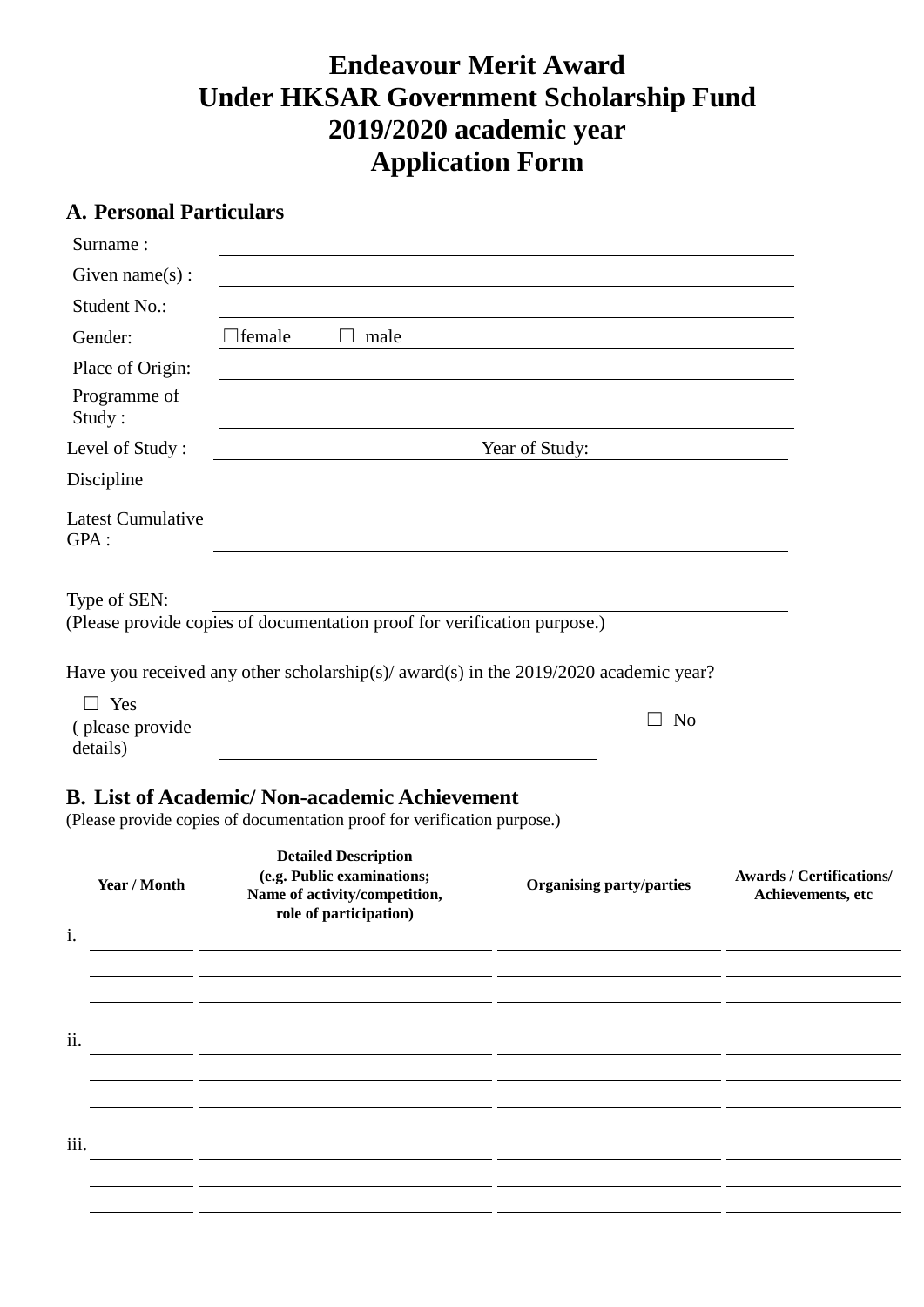### **C. Supplementary Information in Support of this Application (if any)**

#### **D. Declaration and Consent (Participating institutions may add or remove terms according to the practice/ rules of the institutions)**

- 1. I certify that all the information given is true and accurate. I understand that any inaccurate information will render the application invalid. Any award approved will be withheld and any payment made must be refunded to the HKSAR Government Scholarship Fund (the Fund).
- 2. I agree that the information provided will be used by the institution, the Fund Secretariat and related government bureaux / departments to process the application and for other related purposes.

| Signature of applicant |  |
|------------------------|--|
| Telephone Number       |  |
| Date                   |  |